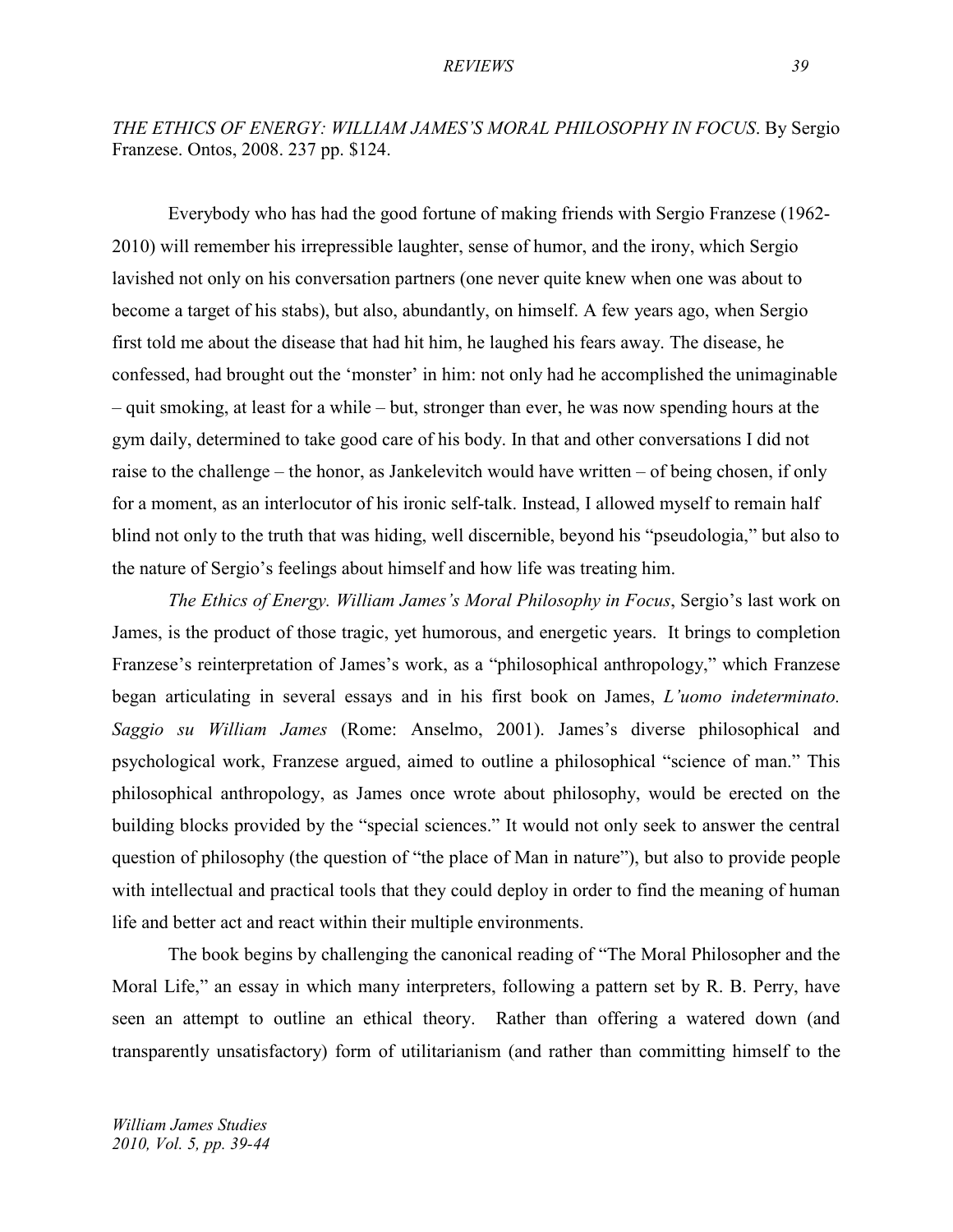principle of maximum satisfaction, which Perry depicts as the "gist of James's moral philosophy"), according to Franzese in this essay James dismissed as fundamentally misguided both idealistic ethics and utilitarianism. (In *Principles*, as Franzese reminds his readers, James had already debunked the hedonistic theory of action, underlying utilitarianism.) More: according to Franzese, in "The Moral Philosopher and the Moral Life," James endeavored not to provide a specific moral theory, but, instead, to examine the conditions of validity of any moral theory. Here and in other early writings of James's Franzese traces the emergence of the idea of the impossibility for the moral philosopher "to provide a sound positive answer to genuine moral problems." (p. 42). This impossibility opens up a "field of indeterminacy," which questions all established rules and "leaves everybody with no clue about the right attitude to adopt … and committed to one's own free choice." (p. 42). In Franzese's interpretation, in "The Moral Philosopher and the Moral Life" James concluded that a prescriptive moral philosophy must be replaced by a "critical moral science," one which regards "each moral ideal as an hypothesis and each moral choice as an experiment." (p. 40). Dismissing moral philosophy, "bound to its descriptive task, and ... its casuistic question," James turned to an "ethical perspective focused on the character of the moral agent," and his/her emotional "emotional energy" in any given situation. (p. 45)

James's conception of such a moral science, Franzese suggests, does not stem from any metaphysics. It derives, instead, from James's conception of the human being as a fundamentally active, indeterminate being, uniquely situated astride the Kantian domains of nature and culture, and endowed with interests. The high number of instincts, which James ascribed to humans, in contrast to the limited number of instincts proper of animals, and the much greater complexity of the human brain enabled James to draw a clear line separating humans from animals, and allowed him to depict humans as fundamentally indeterminate. The reformulation of the reflex arc as a tripartite, rather than a bipartite, process, one always mediated by higher brain activity, completed this picture of a human being, whose responses to external stimuli are never determinate and machine-like. On this basis Franzese reinterprets what Peirce once identified as the gist of James's "doctrine": that is, the idea that "the end of man is action." [p. 99] According to this idea –- which Franzese labels the "principle of the primacy of action" -– human action, which for James is always guided by interests, is the tool the human being uses in an attempt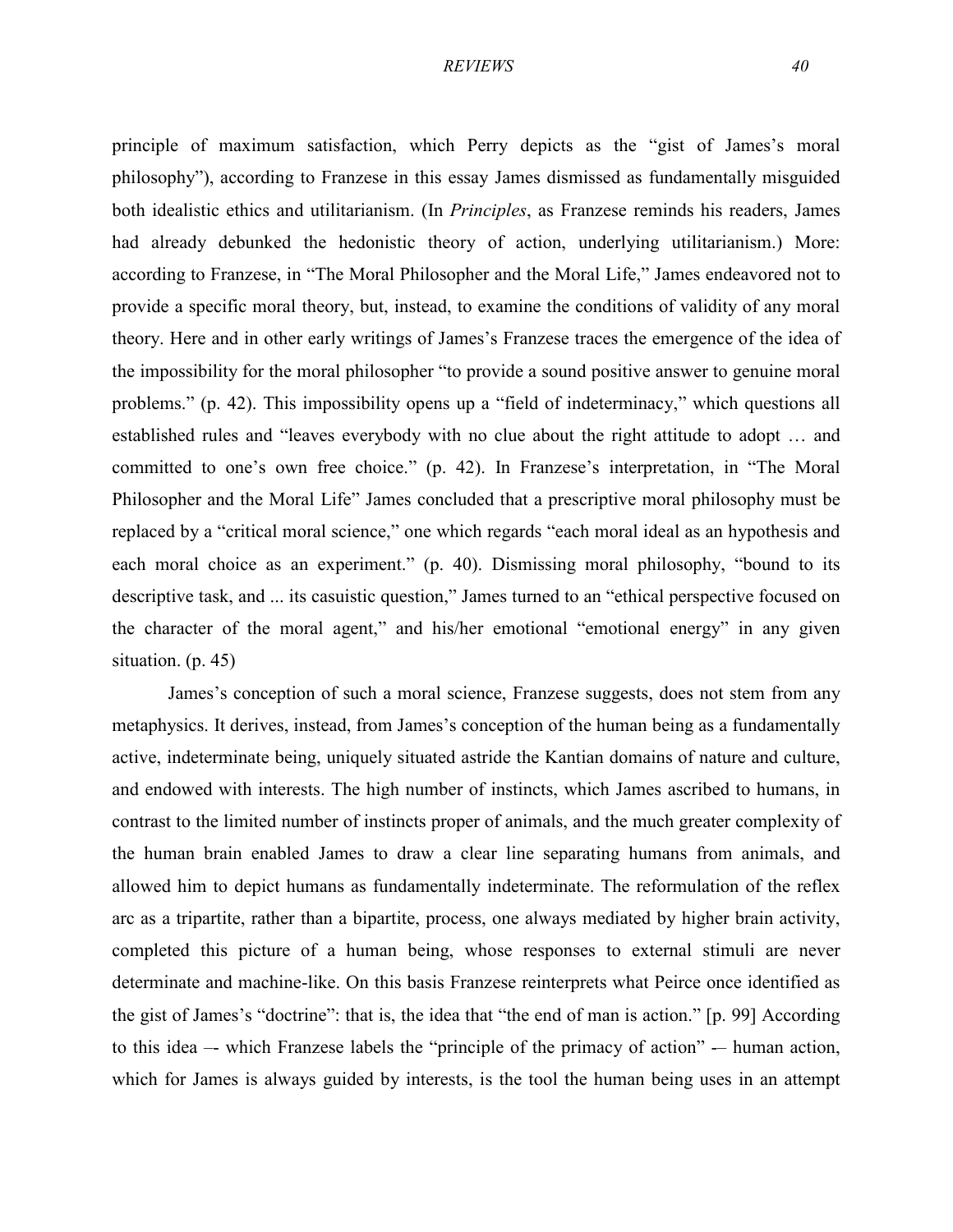both to determine itself and to "morally order the world": "Active interest and interested action, as the core of human existence … satisfy the "vital need for a human animal possessing no natural, instinctual, guidelines to obtain orientation and determinacy in an undetermined world of sensations." [p. 102].

Franzese, however, goes one step further, and suggests that this ethics of "selfdetermination" and of the production of axiological order in the world was first and foremost an "ethics of energy." "Ethics," he writes, "is a vital need for the indeterminate being… That is, ethics must control and organize one's power of action, or, what amounts to the same thing, one's energy." [p. 102]. In Chapter 4 Franzese details what he calls James's "'energetic' turn," a decided shift to an explicit and important use of the concept of energy, which became most discernible in *Varieties of Religious Experience*, especially in James's famous identification of "the real self of the man" with "the centre of his energies." (p. 146).

Franzese not only highlights the important role played by "energy" in all of James's subsequent works, including, of course, "The Energies of Men," but also argues that an ethics of energy (or an ethics of "power") can be discerned much earlier in James's thought. *Talks to Teachers* and the chapters on emotions and habit in *Principles* are exemplary in this regard. Franzese reinterprets the James-Lange theory of emotions reading it, as many of James's contemporaries in fact did, as a practical instrument people could use both to prevent needless expenditure of energy (some emotions can be energy-draining) and to energize at a higher level. He also suggests that habit, which James famously viewed as an instrument for the fashioning of character, that is, an instrument of self-determination, was for James a formidable ergonomic tool. (This, however, as Franzese also notes, did not prevent James from realizing that the routinization of action involved in certain habits could also stifle spontaneity and creative energy, making those habits into "bad habits."). Central to Franzese's analysis of James's philosophical anthropology and of James's ethics as an ethics of self-determination and management of energy is his discussion of James's theory of the will. His examination of James's classification of decisions in *Principles*, in particular, will be of great interest to both historians of philosophy and of psychology.

Franzese situates James's use of the concept of energy in the context of the sciences of energy of his day and time, when the discourse on energy spread from its original context (the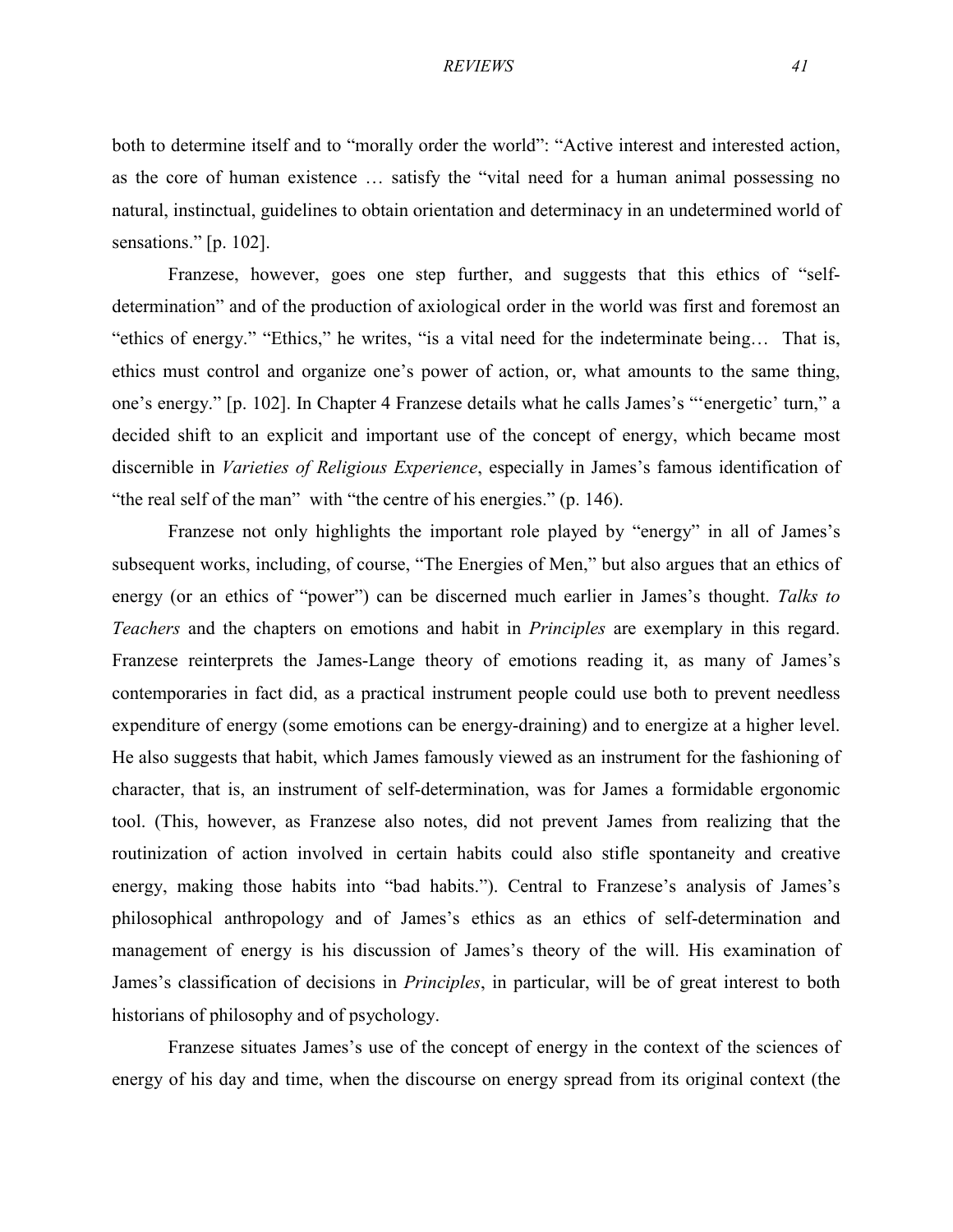industrial revolution and the physical sciences) to a range of academic or extra-academic disciplines, such as neurology (think, e.g., of George Beard's "neurasthenia"), clinical psychology (e.g. Pierre Janet's "psychasthenia"), mind cure, mental hygiene, and experimental psychology (e.g. Mosso's measurements of the expenditure of energy by hikers during alpine climbs being the signal example), as well as to politics, as Cotkin and others have shown. Franzese pays special attention to the physical sciences. While highlighting the ways in which various natural scientists, especially James Clerk Maxwell and Wilhelm Ostwald, functioned as resources for James's "energy-talk," Franzese also unearths important differences. These differences turn out to be key for a proper understanding of James's conception of energy. Here Franzese's analysis is razor sharp. James used "energy" in two ways, he argues. In a metaphysical sense (in his late writings), he used the term "energy" to account for "the whole of the *processes of the universe*, including *God* and the *psychic agencies*," as well as for experience, that is the "the process of interaction between 'subject' and 'world' conceived according to an energetic model," which, Franzese suggests, "mirrored Maxwell's theory of the fields of energy." In the *psychological* use, which lent itself to moral applications, James deployed the concepts of nervous and spiritual energy, both of which found expression in the "effort of attention," and in all activity aimed to overcome obstacles and difficulties. (164).

How did these two different accounts of energy relate? According to Franzese, James was aware of the importance of this question. He rejected both the claim that there was a continuity between the two (that is, the view that "psychological energy is only a part of the whole energy acting in the universe"), and the "*microcosmic model*, that is the view that nervous/psychological energy is in the human microcosms what energy tout court is in the greater universe." (p. 165) The former was reductionistic and could lead to deterministic implications. The latter, instead, opened up the problem of the difference between human energy and "the 'other' energy." Franzese answers his question by observing that, in contrast to natural scientists of the time, James did not view energy as a metaphysical substance. Instead, James used "energy" in a purely nominalistic way, as a collective name "for the sensations just as they present themselves (the movement, heat, magnetic pull, or light, or whatever it may be) when they are measured in certain ways." (James, *Pragmatism*). Franzese concludes that deployed the term "energy" as a "metaphor": more precisely, as a metaphor for "activity." James used the metaphor of energy to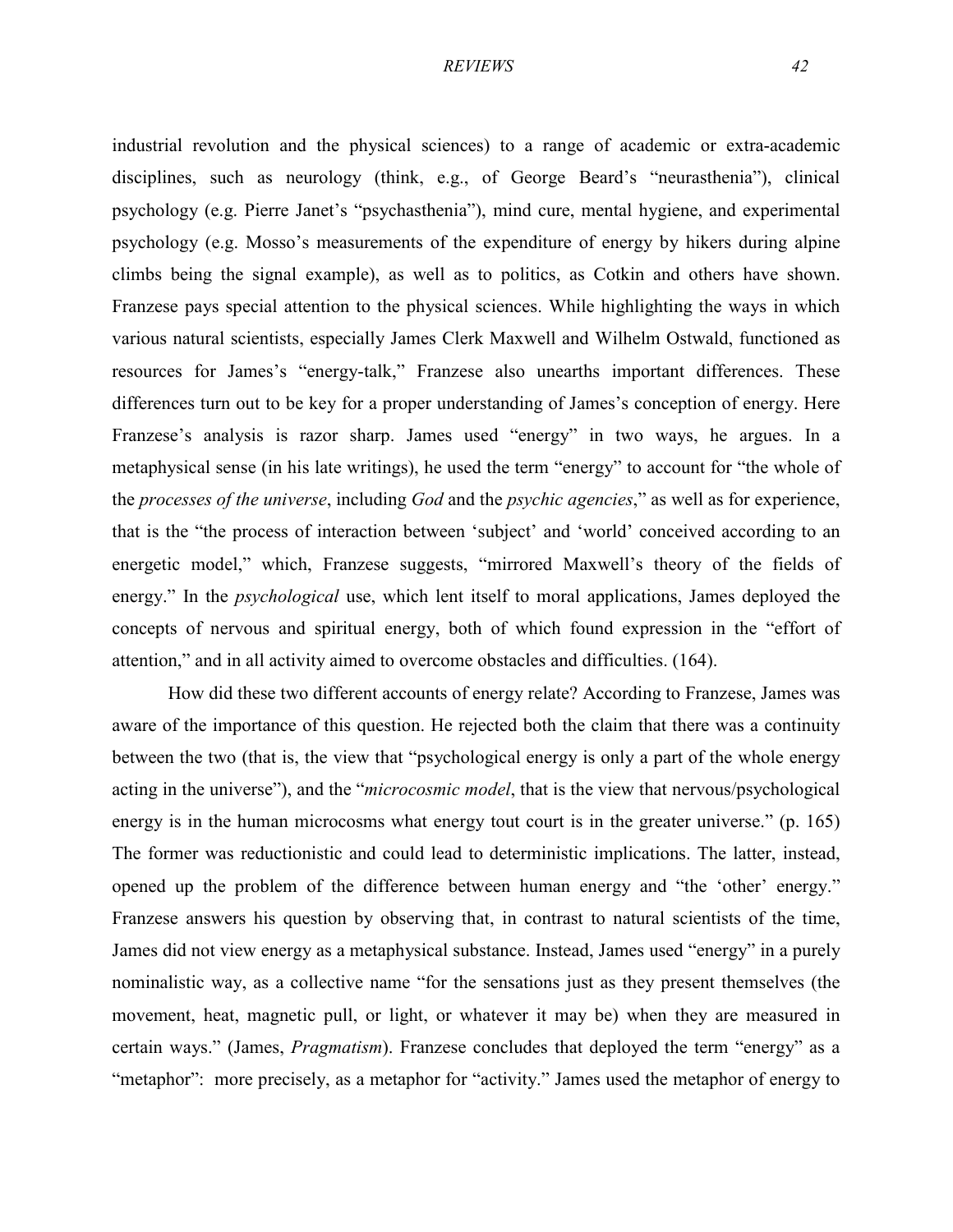give an "account of what, strictly speaking, can neither be said nor illustrated, namely, life itself, or the whole of the activity of the universe" and the very fact of the existence of activity. (p. 166).

Historian of science Fernando Vidal recently raised the question of why the concept of action (and related concepts such as "activity," "enacting," and "performance") became central to turn-of-the-twentieth-century philosophy, arts, and politics. This, I think, is a broad historical epistemology question, which calls for a multi-disciplinary answer. Franzese's book, by showing that action pervaded not only James's theory of truth, but also his entire philosophy, makes the question central also to the field of James studies. By highlighting the importance James ascribed to disciplines of the self and to philosophical, psychological, and physiological exercises for the rearrangement of energy, *The Ethics of Energy* also indicates that an answer to Vidal's question will require an examination not only of scientific and philosophical theories, but also of scientific and philosophical practices (including, I suggest, metaphysical practices, the importance of which has been highlighted, for example, by Gary Hatfield.)

In a footnote Franzese notes that that,-while making "the formation of personality" into the condition of a good life," James "offers no substantial or universal axiological definition of 'good' and 'evil.'" James, instead, takes virtue as "dispositional," and identified "a good life" with "a fully fashioned [a "well structured and well disposed"] personality, whatever its ends and values might be." (pp. 129-131). In turn, he defined personality "by the amount of attentive effort it can produce, that is, by the amount of power or energy an individual can expend in the deployment of his or her own existence." (125). As a result, Franzese concludes, "good" becomes equivalent to "the creation of a character as a completely fashioned 'tendency to act' in the direction of whatever a person considers worthwhile to be acted on or for. … In other words, 'good' is the creation of instincts as a determination of indeterminate being. Such determination, in turn, is 'good' because it is ergonomically advantageous and more effective." (130). This is "the closest James ever came to a moral theory."

I have quoted at length from this footnote, because I think these words not only illuminate Sergio Franzese's interpretation of James's ethics, but also may offer some consolation to Sergio's friends. "Regret" was no banal term for James. No "mere emotional expression of discomfort or distress about some 'unpleasant' event," it involved "the whole